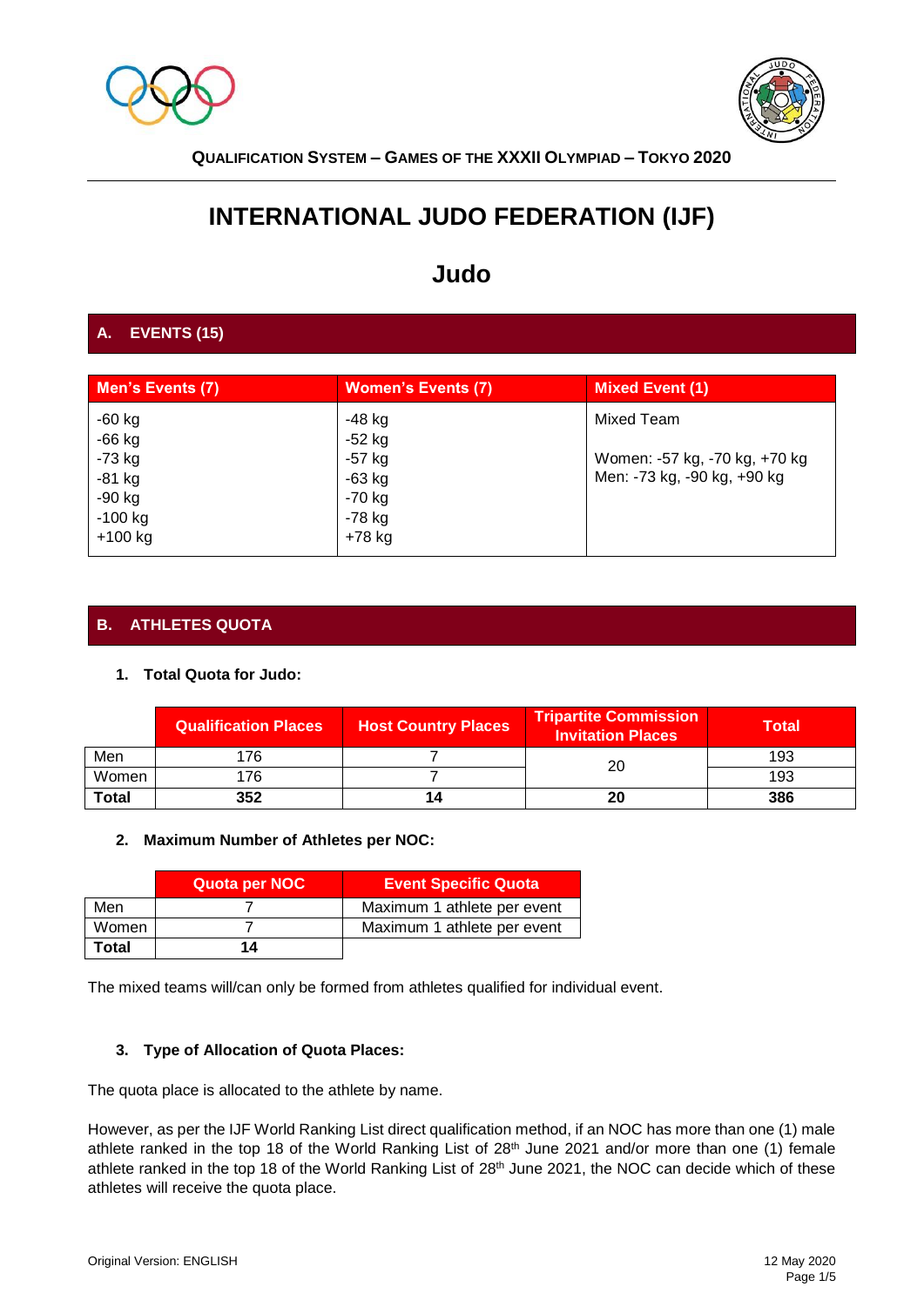



# **C. ATHLETE ELIGIBILITY**

All athletes must comply with the provisions of the Olympic Charter currently in force, including but not limited to, Rule 41 (Nationality of Competitors) and Rule 43 (World Anti-Doping Code and the Olympic Movement Code on the Prevention of Manipulation of Competitions). Only those athletes who comply with the Olympic Charter may participate in the Olympic Games Tokyo 2020 (the **"Olympic Games"**).

#### **Age Requirements**:

To be eligible to participate in the Olympic Games, all athletes must be born on or before 31 December 2006.

# **D. QUALIFICATION PATHWAY**

#### **QUALIFICATION PLACES**

The **IJF World Ranking List of 28th June 2021** will be used to allocate the 352 qualification places in the hierarchical order of qualification as described in the present section.

#### **MEN / WOMEN**

#### **Mixed Team:**

All NOCs having a full team (*i.e.* must have athletes able to compete in all 6 categories mentioned below) can enter for the Mixed Team event:

Weight categories

Women: 57 kg (-48 kg, -52 kg, -57 kg), -70 kg (-57 kg, -63 kg, -70 kg), +70 kg (-70 kg, -78 kg, +78 kg)

Men: -73 kg (-60 kg, -66 kg, -73 kg), -90 kg (-73 kg, -81 kg, -90 kg), +90 kg (-90 kg, -100 kg, +100 kg)

| <b>Number of</b><br><b>Quota Places</b> | <b>Qualification Event</b>                                                                                                                                                                                                                      |
|-----------------------------------------|-------------------------------------------------------------------------------------------------------------------------------------------------------------------------------------------------------------------------------------------------|
| 252                                     | <b>Direct Qualification</b>                                                                                                                                                                                                                     |
| (126)                                   | Men: For each of the seven (7) weight categories, the 18 highest ranked athletes on the IJF<br>World Ranking List of 28 <sup>th</sup> June 2021 will be directly qualified, with a maximum of one (1)<br>athlete per NOC per weight category.   |
| (126)                                   | Women: For each of the seven (7) weight categories, the 18 highest ranked athletes on the<br>IJF World Ranking List of 28 <sup>th</sup> June 2021 will be directly qualified, with a maximum of one<br>(1) athlete per NOC per weight category. |
|                                         | <b>Continental Qualification</b>                                                                                                                                                                                                                |
|                                         | An additional 100 athletes will be directly qualified as per the IJF World Ranking List of 28 <sup>th</sup><br>June 2021 based on continental representation and according to the following procedure:                                          |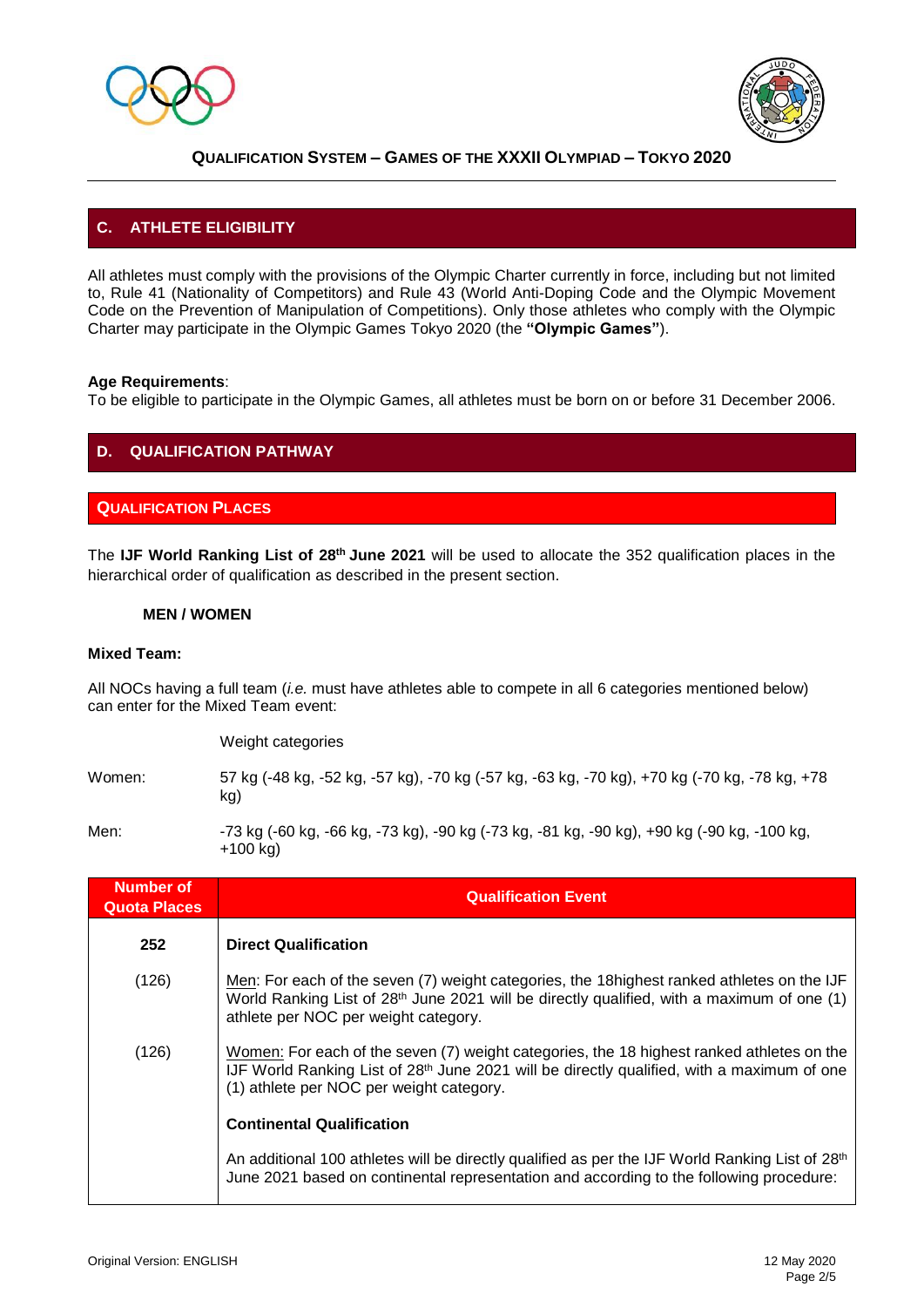



| 100 | $\bullet$<br>$\bullet$ | For each continent as listed in the table below and based on the IJF World Ranking<br>List of $28th$ June 2021, a Continental Ranking List will be created listing all the<br>athletes from the relevant continent across all weight categories and genders<br>according to their World Ranking points.<br>Athletes with the highest number of points on the Continental Ranking List will<br>qualify according to the following continental quota: |                                                                                                                                                                                                                                                                                                                                                                                                                                                                                        |                                     |                              |  |
|-----|------------------------|-----------------------------------------------------------------------------------------------------------------------------------------------------------------------------------------------------------------------------------------------------------------------------------------------------------------------------------------------------------------------------------------------------------------------------------------------------|----------------------------------------------------------------------------------------------------------------------------------------------------------------------------------------------------------------------------------------------------------------------------------------------------------------------------------------------------------------------------------------------------------------------------------------------------------------------------------------|-------------------------------------|------------------------------|--|
|     |                        | <b>Continent</b>                                                                                                                                                                                                                                                                                                                                                                                                                                    | <b>Quota Places</b><br><b>Men</b>                                                                                                                                                                                                                                                                                                                                                                                                                                                      | <b>Quota Places</b><br><b>Women</b> | <b>Quota Places</b><br>Total |  |
|     |                        | Africa                                                                                                                                                                                                                                                                                                                                                                                                                                              | $12 \,$                                                                                                                                                                                                                                                                                                                                                                                                                                                                                | 12                                  | 24                           |  |
|     |                        | Europe                                                                                                                                                                                                                                                                                                                                                                                                                                              | 13                                                                                                                                                                                                                                                                                                                                                                                                                                                                                     | 12                                  | 25                           |  |
|     |                        | Asia                                                                                                                                                                                                                                                                                                                                                                                                                                                | 10                                                                                                                                                                                                                                                                                                                                                                                                                                                                                     | 10                                  | 20                           |  |
|     |                        | Oceania                                                                                                                                                                                                                                                                                                                                                                                                                                             | 5                                                                                                                                                                                                                                                                                                                                                                                                                                                                                      | 5                                   | 10                           |  |
|     |                        | Pan America                                                                                                                                                                                                                                                                                                                                                                                                                                         | 10                                                                                                                                                                                                                                                                                                                                                                                                                                                                                     | 11                                  | 21                           |  |
|     |                        | Total                                                                                                                                                                                                                                                                                                                                                                                                                                               | 50                                                                                                                                                                                                                                                                                                                                                                                                                                                                                     | 50                                  | 100                          |  |
|     | $\bullet$<br>$\bullet$ |                                                                                                                                                                                                                                                                                                                                                                                                                                                     | Maximum one (1) athlete per NOC can qualify through continental qualification<br>across all weight categories and genders.<br>If a continent fails to use its full allocation, any remaining quota place will be<br>allocated according to the IJF World Ranking List of 28 <sup>th</sup> June 2021 to the highest<br>ranked athlete not yet qualified, irrespective of the continent, in the respective<br>gender, respecting the maximum quota of one (1) athlete per NOC per event. |                                     |                              |  |

#### **HOST COUNTRY PLACES**

The Host Country is guaranteed fourteen (14) quota places, one (1) quota place in each Men and Women's event. As well as participation in mixed team event.

#### **TRIPARTITE COMMISSION INVITATION PLACES**

Twenty (20) Tripartite Commission Invitation Places are made available to eligible NOCs at the Olympic Games.

On 14 October 2019, the International Olympic Committee will invite all eligible NOCs to submit their requests for Tripartite Commission Invitation Places. The deadline for NOCs to submit their requests is 15 January 2020. The Tripartite Commission will confirm, in writing, the allocation of invitation places to the relevant NOCs after the end of the qualification period for the concerned sport.

Detailed information on Tripartite Invitation places is contained in the *"Games of the XXXII Olympiad, Tokyo 2020 - Olympic Games Tripartite Commission Invitation Places - Allocation Procedure and Regulations".*

#### **E. CONFIRMATION PROCESS FOR QUOTA PLACES**

By 30<sup>th</sup> June 2021, IJF will publish the IJF World Ranking List of 28<sup>th</sup> June 2021 on its website [\(www.ijf.org\)](http://www.ijf.org/) and inform the respective NOCs of their allocated quota places obtained in accordance with the qualification criteria outlined in Section D above.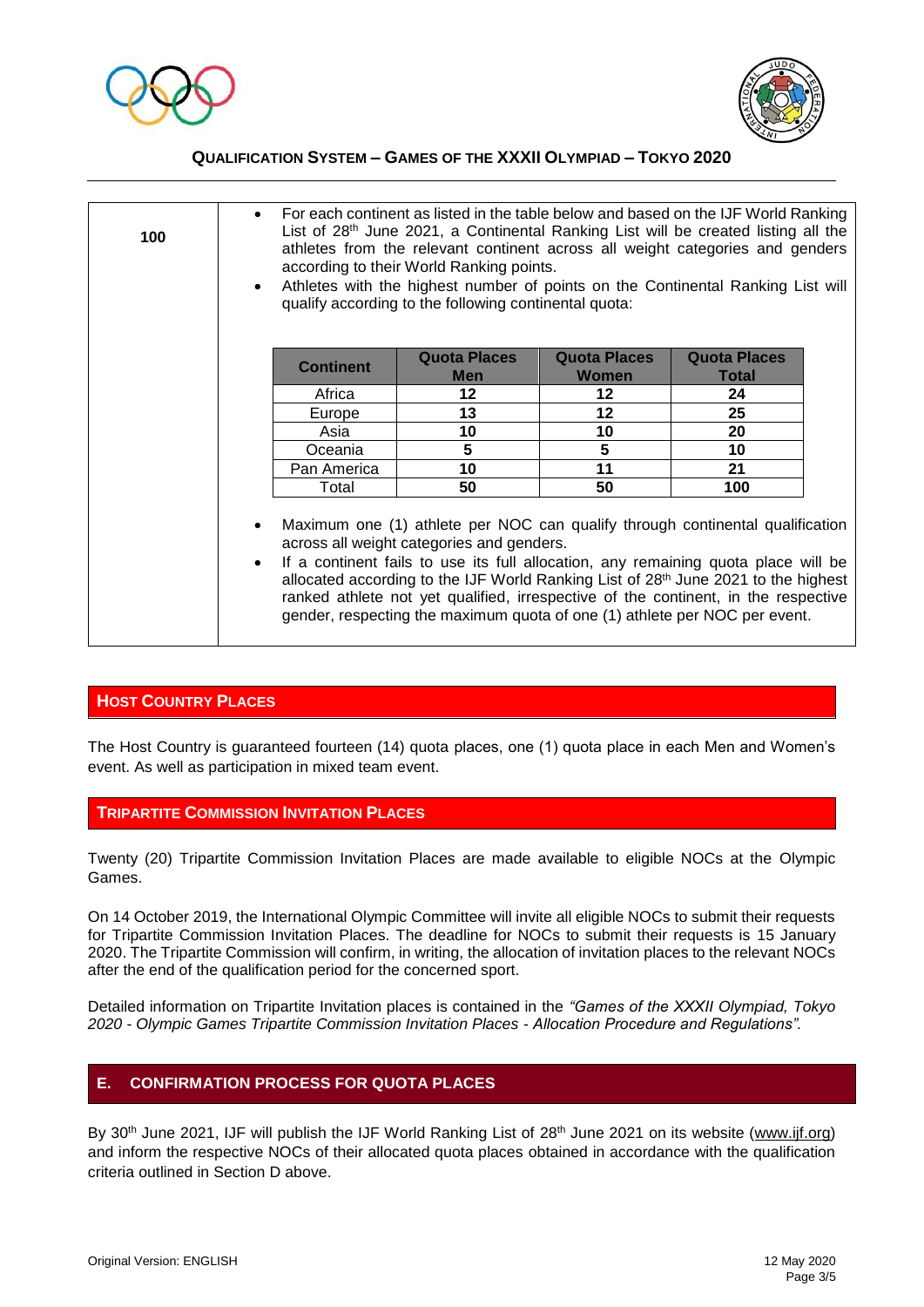



The NOCs will then have two (2) days to confirm if they wish to use these quota places, as detailed in paragraph **G. Qualification Timeline.**

## **F. REALLOCATION OF UNUSED QUOTA PLACES**

#### **REALLOCATION OF UNUSED QUALIFICATION PLACES**

If a quota place allocated is not confirmed by the NOC by the confirmation of quota place deadline or is declined by the NOC, the quota place will be reallocated as follows:

- If the athlete qualified through direct qualification, the quota place will be reallocated to the next highest ranked athlete according to the IJF World Ranking List of 28<sup>th</sup> June 2021, in the same weight category and regardless of its continent, respecting the maximum quota of one (1) athlete per NOC per event.
- If the athlete qualified through continental qualification, the quota place will be reallocated to the next highest ranked athlete of that continent according to the Continental Ranking List regardless of the athlete's weight category, while respecting the following principles:
	- Maximum one (1) athlete per NOC can qualify through continental qualification across all weight categories and genders.
	- Gender quotas must be respected in each continent, as per the table in **D. Qualification Places**.
	- If a continent fails to use its full allocation, any remaining quota place will be reallocated according to the IJF World Ranking List of 28<sup>th</sup> June 2021 to the highest ranked athlete not yet qualified, in the respective gender, respecting the maximum quota of one (1) athlete per NOC per event.

#### **REALLOCATION OF UNUSED HOST COUNTRY PLACES**

Unused Host Country Places will be reallocated as per the process described for direct qualification in the paragraph Reallocation of Unused Qualification Places.

### **REALLOCATION OF UNUSED TRIPARTITE COMMISSION INVITATION PLACES**

If the Tripartite Commission is not able to allocate a Tripartite Commission Invitation Place, it will be reallocated according to the IJF World Ranking List of 28<sup>th</sup> June 2021 to the highest ranked athlete not yet qualified, regardless of the athlete's weight category and gender, respecting the maximum quota of one (1) athlete per NOC per event.